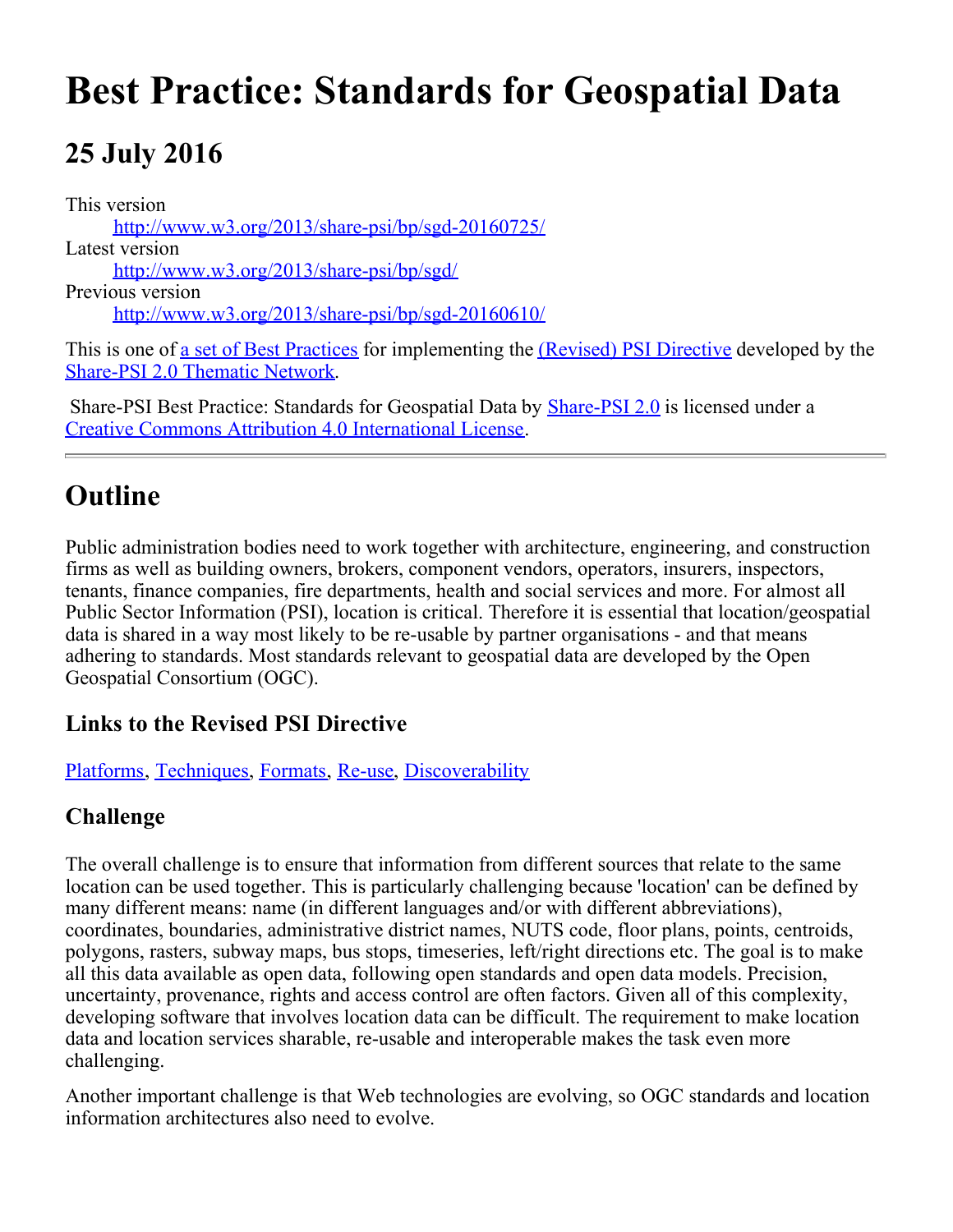#### **Solution**

By applying standards, particularly those developed by the OGC, public sector geo-/ and location information can be provided in an efficient and interoperable way to many other data sets and processing or visualisation components. OGC and ISO standards such as Web Feature Service [WFS](http://docs.opengeospatial.org/is/09-025r2/09-025r2.html), [WMS](http://portal.opengeospatial.org/files/?artifact_id=14416), [GML](http://portal.opengeospatial.org/files/?artifact_id=20509), [IndoorGML](http://docs.opengeospatial.org/is/14-005r3/14-005r3.html), [CityGML](https://portal.opengeospatial.org/files/?artifact_id=47842) and [SOS](https://portal.opengeospatial.org/files/?artifact_id=47599) ensure standardised access to all public sector information with spatial characteristics. Some (IndoorGML, in particular) are new, but most of these standards have been used for years by public sector organizations around the world. They are essential components for PSI architectures.

The [Spatial Data on the Web Working Group](https://www.w3.org/2015/spatial/) is a joint undertaking by both OGC and W3C to make spatial data interoperate readily with more general data available on the Web. It operates in collaboration with a parallel group in W3C of the same name, with overlapping membership. Further information on the membership arrangements for the groups can be found in the [charter](https://www.w3.org/2015/spatial/charter). On 19 January 2016 the W3C and OGC Spatial Data on the Web Working Group published the [First](https://www.w3.org/TR/2016/WD-sdw-bp-20160119/) [Public Working Draft of its Best Practices](https://www.w3.org/TR/2016/WD-sdw-bp-20160119/) document for Spatial Data on the Web. This is a concerted attempt to bring together techniques used by the geospatial industry and Web technologists, especially those making use of Linked Data techniques. Typical use cases include environmental and cartographic data, transport and administrative data. Although clearly a lot remains to be done, the editors seek to illustrate the full scope of the best practices.

#### **Why is this a Best Practice?**

By using OGC standards to publish public sector information with spatial characteristics, it becomes much easier to integrate this information with other data sets that are served at similar interfaces. Data becomes discoverable using standardised catalogues and can be used as part of initiatives such as INSPIRE, the European Spatial Data infrastructure. This best practice (and the many best practices that have been developed and adopted by the OGC Technical Committee) are best practices that describe the best ways to implement OGC standards.

Most of valuable public sector information has spatial components to it. In order to make maximal use of this data, it should be made available through standardised interfaces following standardised formats. Using open standards from OGC, W3C and others ensures a very high level of interoperability, paving the way to new businesses and further commercialisation.

#### **How do I implement this Best Practice?**

This best practice is based on [OGC technologies](http://www.opengeospatial.org/docs/is) and also [W3C technologies](https://www.w3.org/standards/), so the way to begin, is by learning about those technologies.

### **Where has this best practice been implemented?**

OGC standards are widely implemented throughout the world and form the basis of many critical industries and government activities. See for example, [Helsink Region Inforshare](http://www.hri.fi/fi/ajankohtaista/hrin-vuosi-2015-yhteistyota-ja-lisaa-paikkatietoavauksia/), and the [Czech](http://www.cuzk.cz/English/Land-Surveying/INSPIRE/INSPIRE-implementation-in-CUZK.aspx) [implementation of the INSPIRE Directive](http://www.cuzk.cz/English/Land-Surveying/INSPIRE/INSPIRE-implementation-in-CUZK.aspx)

## **References**

- Timişoara Workshop Session: [Free Our Maps](https://www.w3.org/2013/share-psi/wiki/images/b/b5/Abstract_free_our_maps.pdf) (PDF)
- **Berlin Workshop: [Location Track](https://www.w3.org/2013/share-psi/workshop/berlin/report#location)**